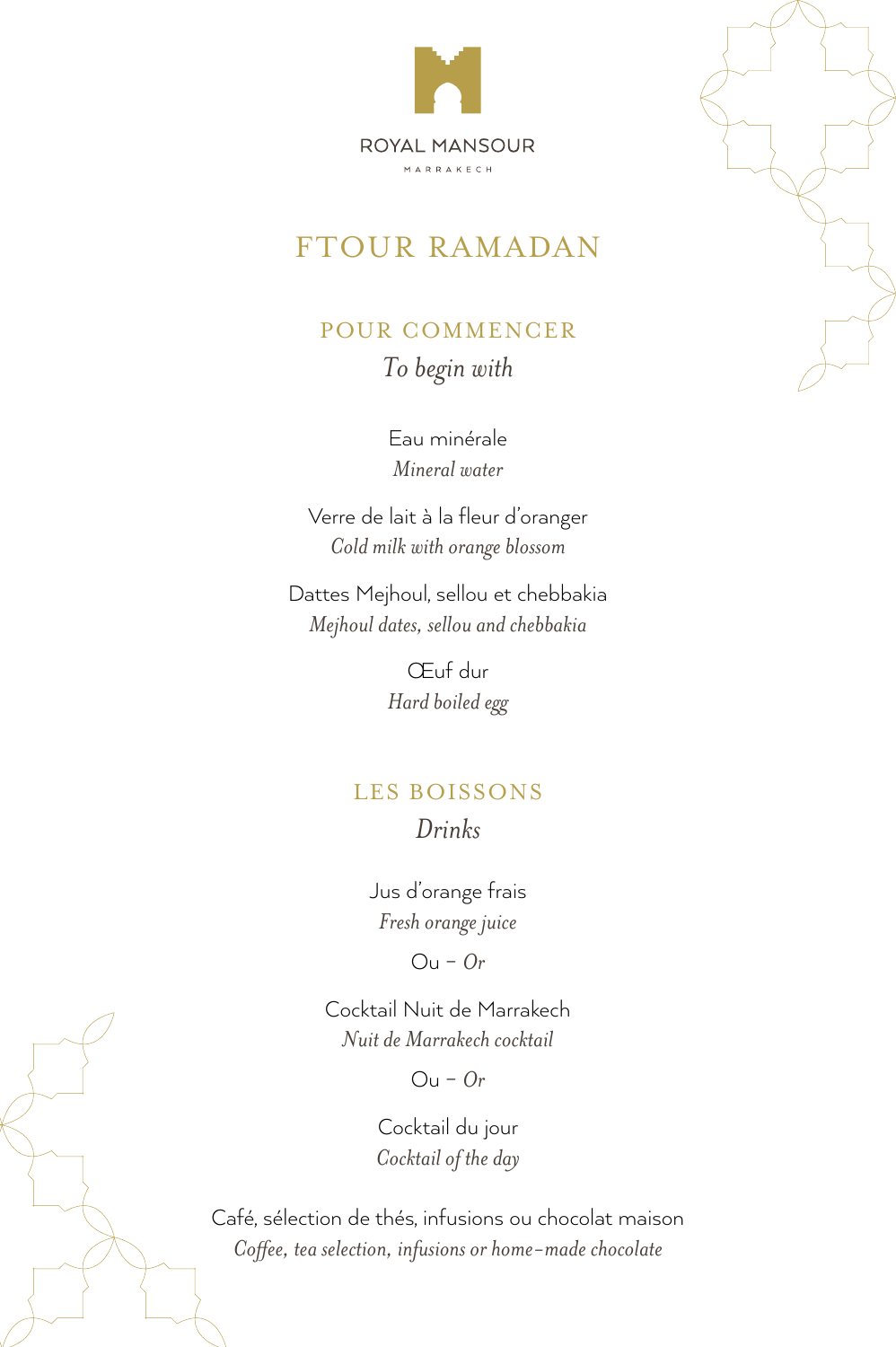

#### **EN PARTAGE** *share To*

Salade du jour Salad of the day

Céviche de saumon  *Ceviche Salmon*

> Sushis rolls *Sushis* rolls

> > Harcha *Harcha*

Msemen farcis  *msemen Stuffed*

Pains farcis *bread Stuffed*

Briouates de kefta, gambas charmoula, goujonnette de Saint-Pierre, wonton de poulet *Kefta briouate, king prawns with charmoula, thin fillet of Saint Pierre, chicken wonton,* 

> Fruits frais coupés *fruit cut Freshly*

> > Sorbet du jour Sorbet of the day



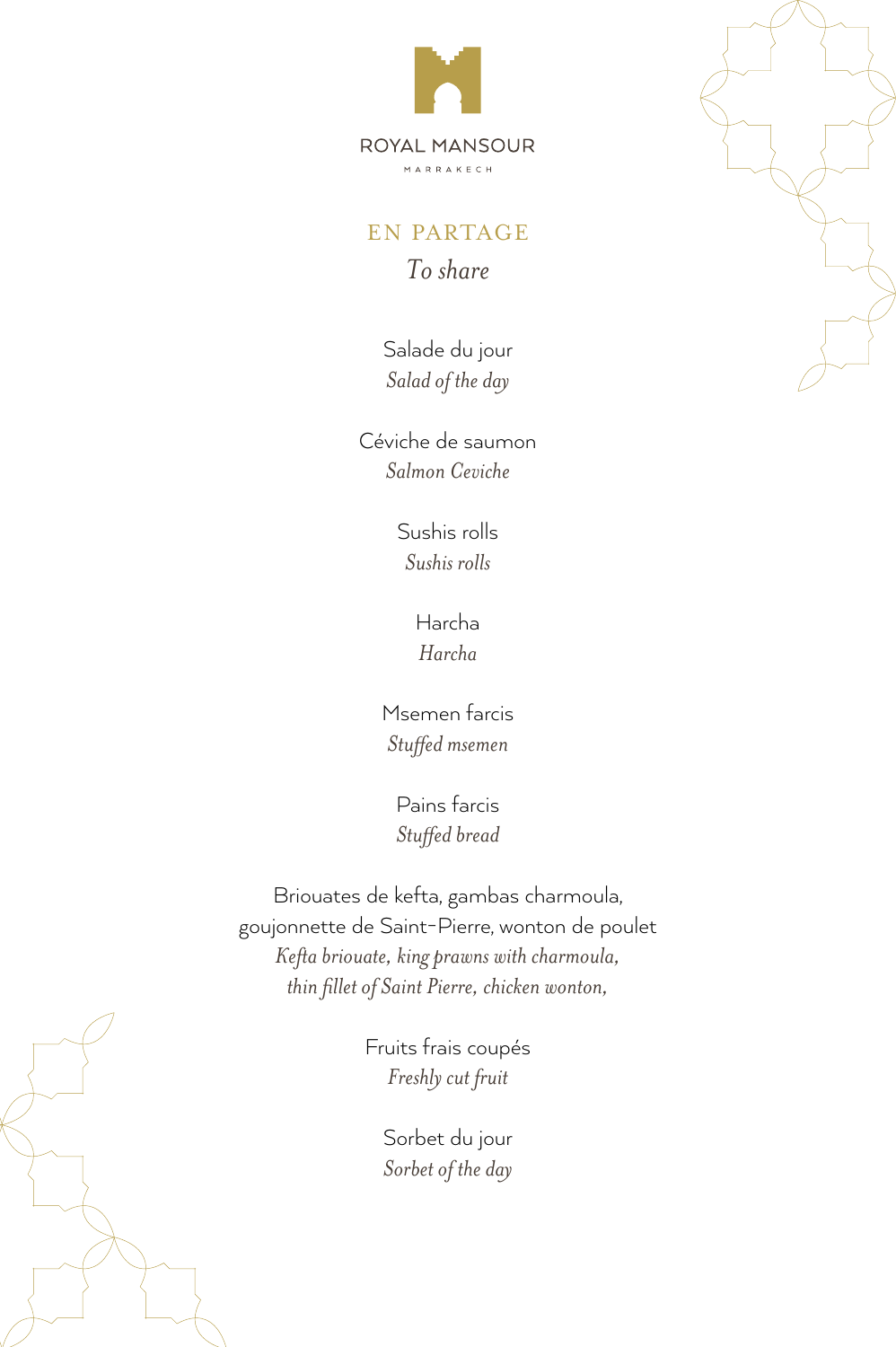



The sweet moment

Sélection de viennoiseries Danish pastry selection

Pâtisseries françaises French pastries

Yaourts maison Home-made yogurts

### LES SOUPES

Soups

Soupe d'orge fleurée au thym frais Barley soup with fresh thyme

 $Ou$  -  $Or$ 

Harira Harira

 $Ou$  -  $Or$ 

Soupe du jour Soup of the day